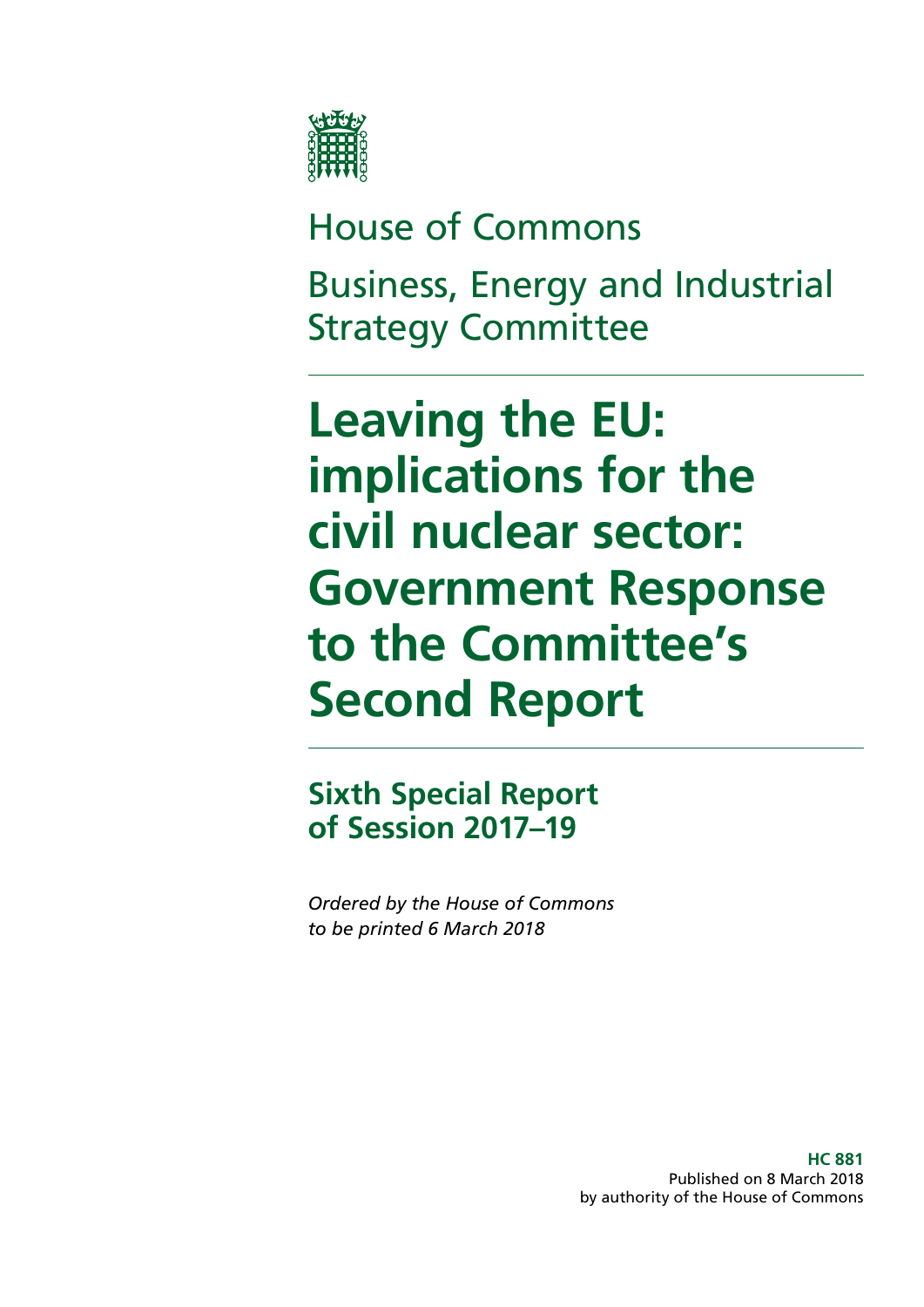#### **Business, Energy and Industrial Strategy Committee**

The Business, Energy and Industrial Strategy Committee is appointed by the House of Commons to examine the expenditure, administration, and policy of the Department for Business, Energy and Industrial Strategy.

#### **Current membership**

[Rachel Reeves MP](https://www.parliament.uk/biographies/commons/rachel-reeves/4031) *(Labour, Leeds West)* (Chair) [Vernon Coaker MP](https://www.parliament.uk/biographies/commons/vernon-coaker/360) (*Labour, Gedling*) [Drew Hendry MP](https://www.parliament.uk/biographies/commons/drew-hendry/4467) *(Scottish National Party, Inverness, Nairn, Badenoch and Strathspey)* [Stephen Kerr MP](https://www.parliament.uk/biographies/commons/stephen-kerr/4604) *(Conservative, Stirling)* [Peter Kyle MP](https://www.parliament.uk/biographies/commons/peter-kyle/4505) *(Labour, Hove)* [Mr Ian Liddell-Grainger MP](https://www.parliament.uk/biographies/commons/mr-ian-liddell-grainger/1396) *(Conservative, Bridgwater and West Somerset)* [Rachel Maclean MP](https://www.parliament.uk/biographies/commons/rachel-maclean/4668) *(Conservative, Redditch)* [Albert Owen MP](https://www.parliament.uk/biographies/commons/albert-owen/1474) *(Labour, Ynys Môn)* [Mark Pawsey MP](https://www.parliament.uk/biographies/commons/mark-pawsey/4052) *(Conservative, Rugby)* [Antoinette Sandbach MP](https://www.parliament.uk/biographies/commons/antoinette-sandbach/4506) *(Conservative, Eddisbury)* [Anna Turley MP](https://www.parliament.uk/biographies/commons/anna-turley/4449) *(Labour (Co-op), Redcar)*

#### **Powers**

The Committee is one of the departmental select committees, the powers of which are set out in House of Commons Standing Orders, principally in SO No 152. These are available on the internet via [www.parliament.uk.](https://www.parliament.uk/)

#### **Publication**

Committee reports are published on the Committee's website at [www.parliament.uk/beis](https://www.parliament.uk/beis) and in print by Order of the House.

Evidence relating to this report is published on the [inquiry publications page](https://www.parliament.uk/business/committees/committees-a-z/commons-select/business-energy-industrial-strategy/inquiries/parliament-2017/inquiry/) of the Committee's website.

#### **Committee staff**

The current staff of the Committee are Chris Shaw (Clerk), Ben Sneddon (Second Clerk), Ian Cruse, Jeanne Delebarre, and Becky Mawhood (Committee Specialists), James McQuade (Senior Committee Assistant), Jonathan Olivier Wright (Committee Assistant) and Gary Calder (Media Officer).

#### **Contacts**

All correspondence should be addressed to the Clerk of the Business, Energy and Industrial Strategy Committee, House of Commons, London SW1A 0AA. The telephone number for general enquiries is 020 7219 5777; the Committee's email address is [beiscom@parliament.uk.](mailto:beiscom%40paliament.uk?subject=)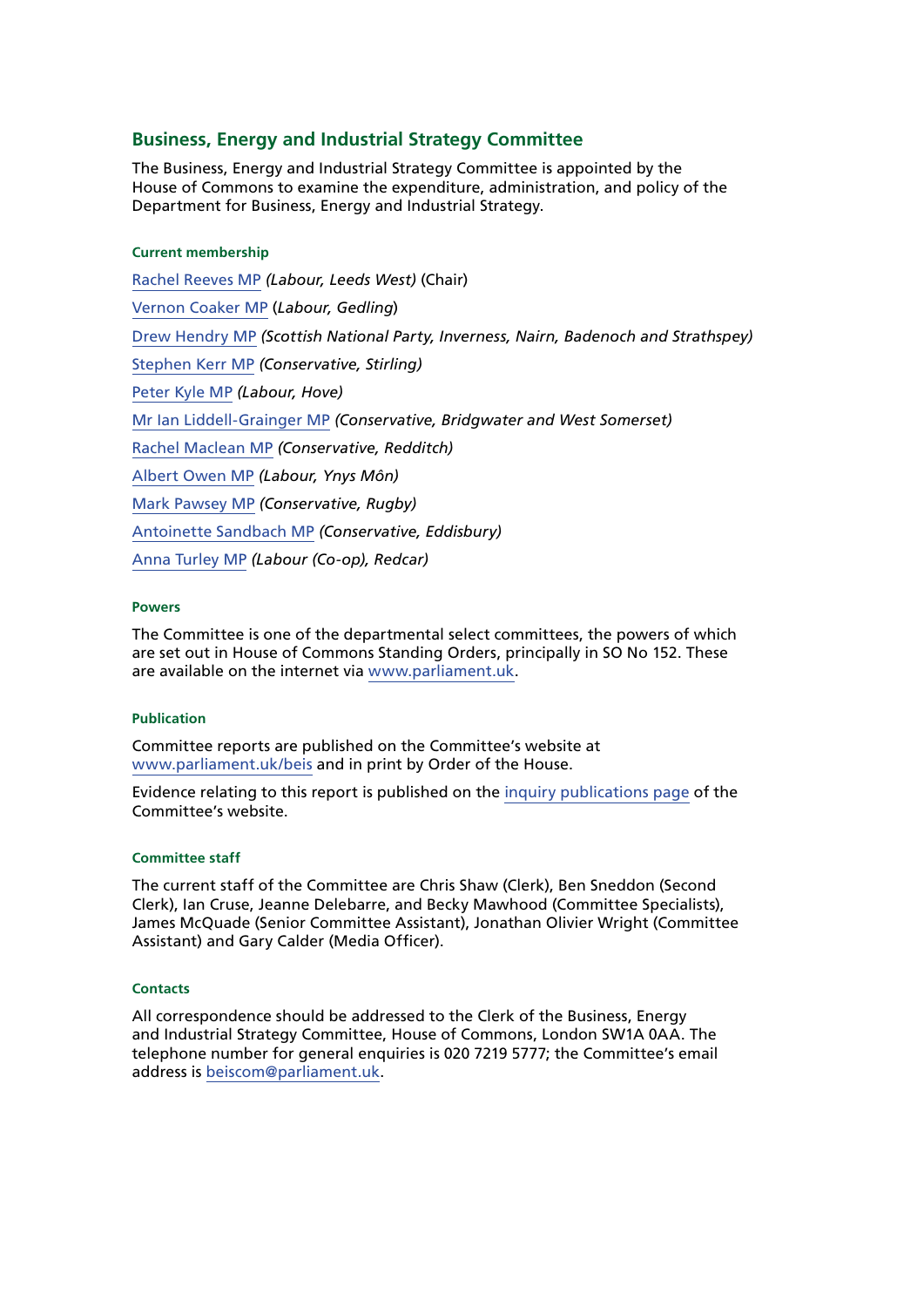# Sixth Special Report

The Business, Energy and Industrial Strategy Committee published its Second Report of Session 2017–19, [Leaving the EU: implications for the civil nuclear sector](https://publications.parliament.uk/pa/cm201719/cmselect/cmbeis/378/378.pdf) (HC 378) on 13 December 2017. The Government's response was received on 2 March 2018 and is appended to this report.

In the Government response the Committee's recommendations are shown in **bold** type and conclusions are shown in *bold italic* type; the Government's response is shown in plain type.

# Appendix 1: Letter from the Chair

I write following the Third Reading of the Nuclear Safeguards Bill in the Commons on 23 January. As discussed, it is essentialto maintain the UK's safeguards arrangements and the continuity of nuclear cooperation agreements with our key trading partners during and after our departure from the EU and Euratom. Any hiatus would threaten the operation of our nuclear power plants, ongoing decommissioning activities and our world-leading research programmes.

I welcome your confirmation in the debate that the Government intends to implement safeguards standards equivalent to those of Euratom, rather than only the weaker standards of the lnternational Atomic Energy Agency (IAEA). However, the Office for Nuclear Regulation (ONR) has clearly stated that it may need a transition period of over two years to deliver Euratom-equivalent safeguards. The current lack of provision for a longer Euratom transition period appears to suggest either that the Government has not taken the ONR's concerns on board, or that it would accept the temporary applícation of IAEA safeguards standards only.

The Written Ministerial Statement by the Secretary of State on 11 January set out a realisticand sensible negotiating stance for civil nuclear. This is welcome, as are the assurances during the Third Reading debate that:

- the Government will seek a "close association" with Euratom's research and training programme, including both the JET and ITER projects;
- the UK's voluntary offer safeguards agreement will be put to the IAEA board of governors for ratification this year, and;
- "constructive progress" has been made in negotiations on nuclear cooperation agreements with the US, Canada, Australia and Japan.

These statements fall short, however, of the series of dated series of milestones that was promised to the BEIS Committee on 1 November.

ln light of the above, please could you provide the following information to the BEIS Committee: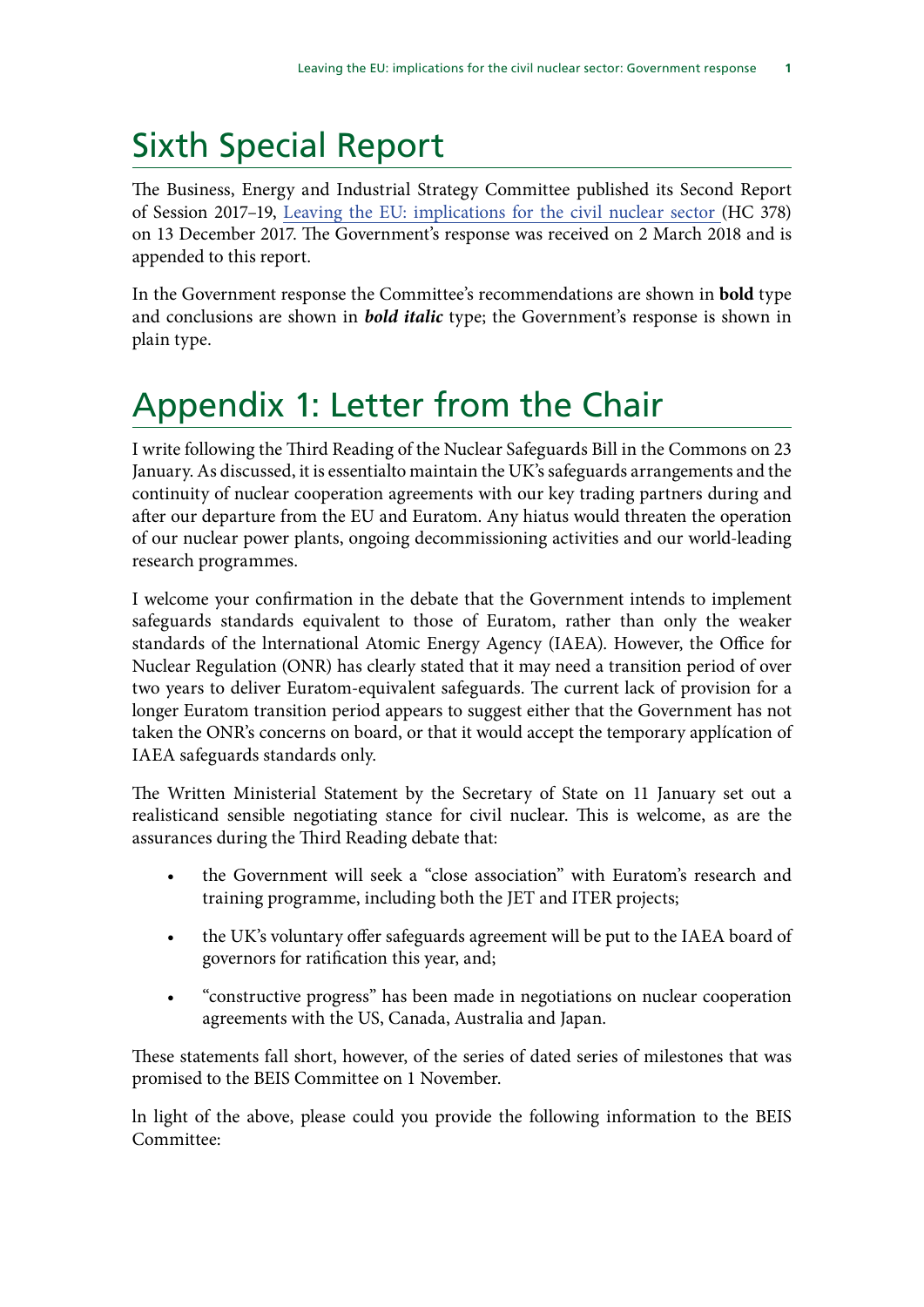- Clarification of whether the Government would accept a period, however short, during which UK nuclear facilities were subject to IAEA safeguards only, and not to Euratom equivalent safeguards.
- lnformation on the meaning of the proposed "close association" with Euratom on research and training, including both the iET and ITER projects. How would the arrangement compare with the existing Euratom research associations held by Switzerland and Ukraine?
- The remaining issues to resolve in the negotiations with the IAEA for our voluntary offer safeguards agreement, and with the governments of the US, Canada, Australia and Japan for new nuclear cooperation agreements.
- A detailed timetable of milestones that need to be achieved, including target dates, for:
	- the establishment of a UK-IAEA voluntary offer safeguards agreement;
	- the establishment of new nuclear cooperation agreements with the US, Canada, Australia and Japan, and;
	- the establishment of new arrangements that replicate Euratom's functions in the UK.

It would be helpful to have this information by 20 February.

Rachel Reeves MP

Chair of the Business, Energy and lndustrial Strategy Select Committee

5 February 2018

# Appendix 2: Letter from the Minister for Business and Energy

Thank you for your letter of 5th February 2018 following the Third Reading of the Nuclear Safeguards Bill in the Commons. I hope I am able to address your points through both this letter and Government's response to the Select Committee's report on 'leaving the EU: implications for the civil nuclear sector' which was submitted on February 28th 2018.

Before turning to your specific points, I would like to address the important and pertinent need to ensure continuity for the UK nuclear sector from day one of the UK's departure from the European Union. I whole-heartedly agree with you on this point, as I am sure does the whole of Parliament and the general public. It is certainly the strong view of the industry itself. As the Secretary of State for Business, Energy and Industrial Strategy set out in the Written Ministerial Statement of 11th January 2018 on our strategy on Euratom, our number one priority is continuity for the nuclear sector and we are committed to this ambition.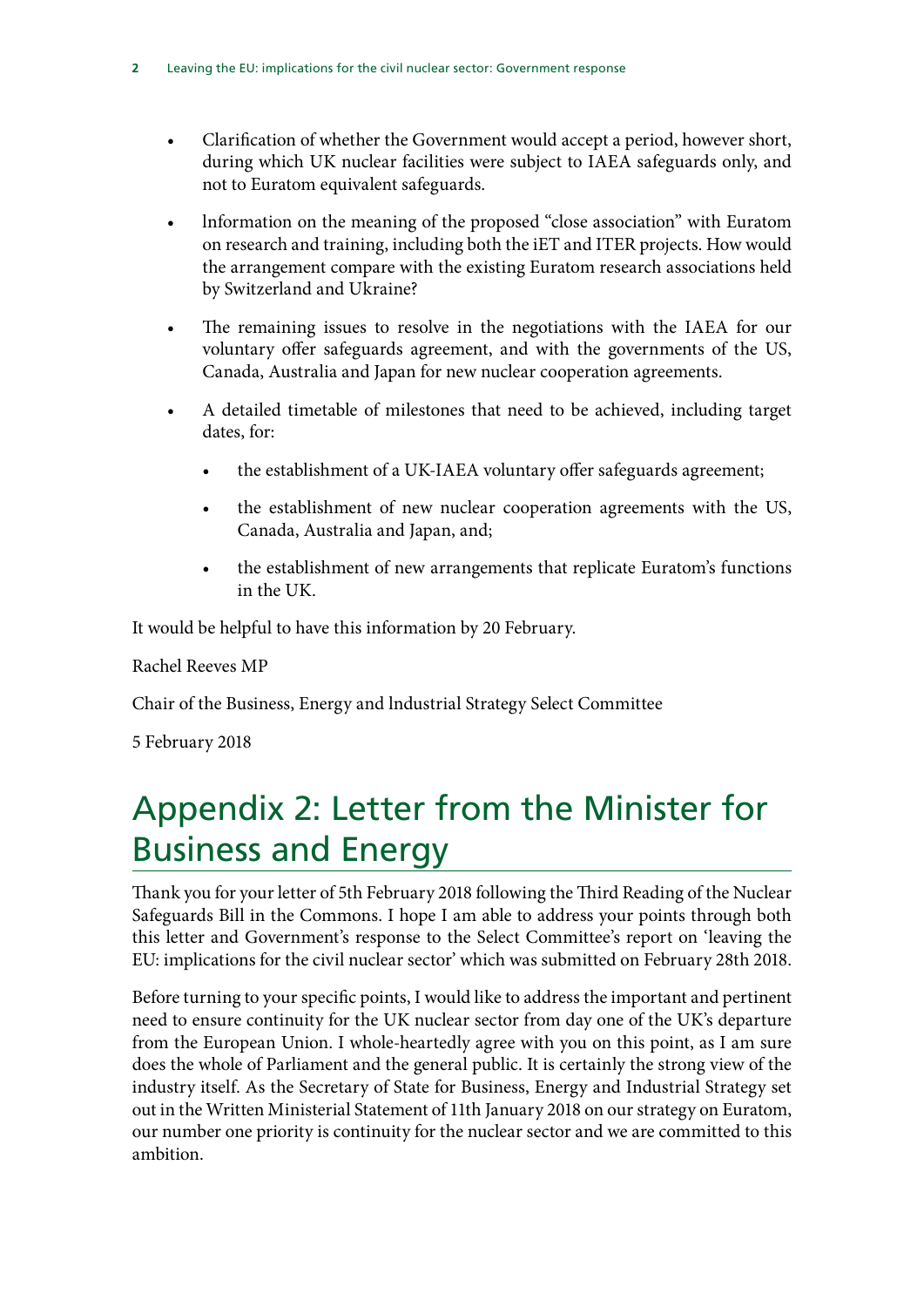I thank you for your recognition that the Written Ministerial Statement set out a realistic and sensible negotiating stance for civil nuclear. I hope you will welcome that Government plans to provide Parliament with the first quarterly update on overall progress on implementation of our Euratom strategy before the Easter recess.

#### **Association with Euratom**

Turning to the question of nuclear research: as Government set out in our response to the Select Committee's report, the exact nature of our future association with Euratom will be subject to wider negotiations with the European Union. This includes the Euratom Research and Training Programme, Joint European Torus (JET) and the International Thermonuclear Experimental Reactor (ITER) projects.

It is therefore impossible at this stage to set out how our future arrangements will compare with the existing Euratom associations held by Switzerland and Ukraine. Switzerland and Ukraine participate in the Euratom Research and Training Programme through an 'agreement for scientific and technological cooperation'. Both agreements for Switzerland and Ukraine only cover research and training. These agreements do not cover nuclear safeguards activities. At the moment Euratom safeguards inspectors only carry out their work in EU Member States and there is no precedent for them to carry out work outside EU territory.

#### **International engagement**

I can confirm that substantial progress has been made in our engagement with key international partners to have new bilateral Nuclear Cooperation Agreements and ensure that all the necessary arrangements are in place. We remain on track to conclude and ratify these agreements during the course of 2018, and we have built into our timetables the necessary parliamentary ratification processes both in the UK and in third countries. This is consistent with the evidence that I and my officials gave you on this point in the autumn, and I am still unclear as to what information the Committee is relying on which casts doubt on that evidence.

In respect of future agreements with the IAEA, we began formal negotiations with the IAEA last September. Discussions have been constructive and substantial progress has been made. Due to the sensitive nature of these and third country discussions, we are unable to go into detail about the issues under discussion. However, as committed in the Written Ministerial Statement, we will be reporting every three months about progress on Euratom, including these negotiations.

### **Timetable of milestones**

With regard to your specific request for a timetable of milestones, as part of the Government's response to the Committee's report, we have set out the timescales involved including indicative ratification periods of the NCA's and UK-IAEA VOA. We also set out, as per your and the Select Committee's requests, the indicative timings for the establishment of new safeguards arrangements to replace Euratom's safeguards role in the UK. The relevant text is at paragraph 16 on page 4.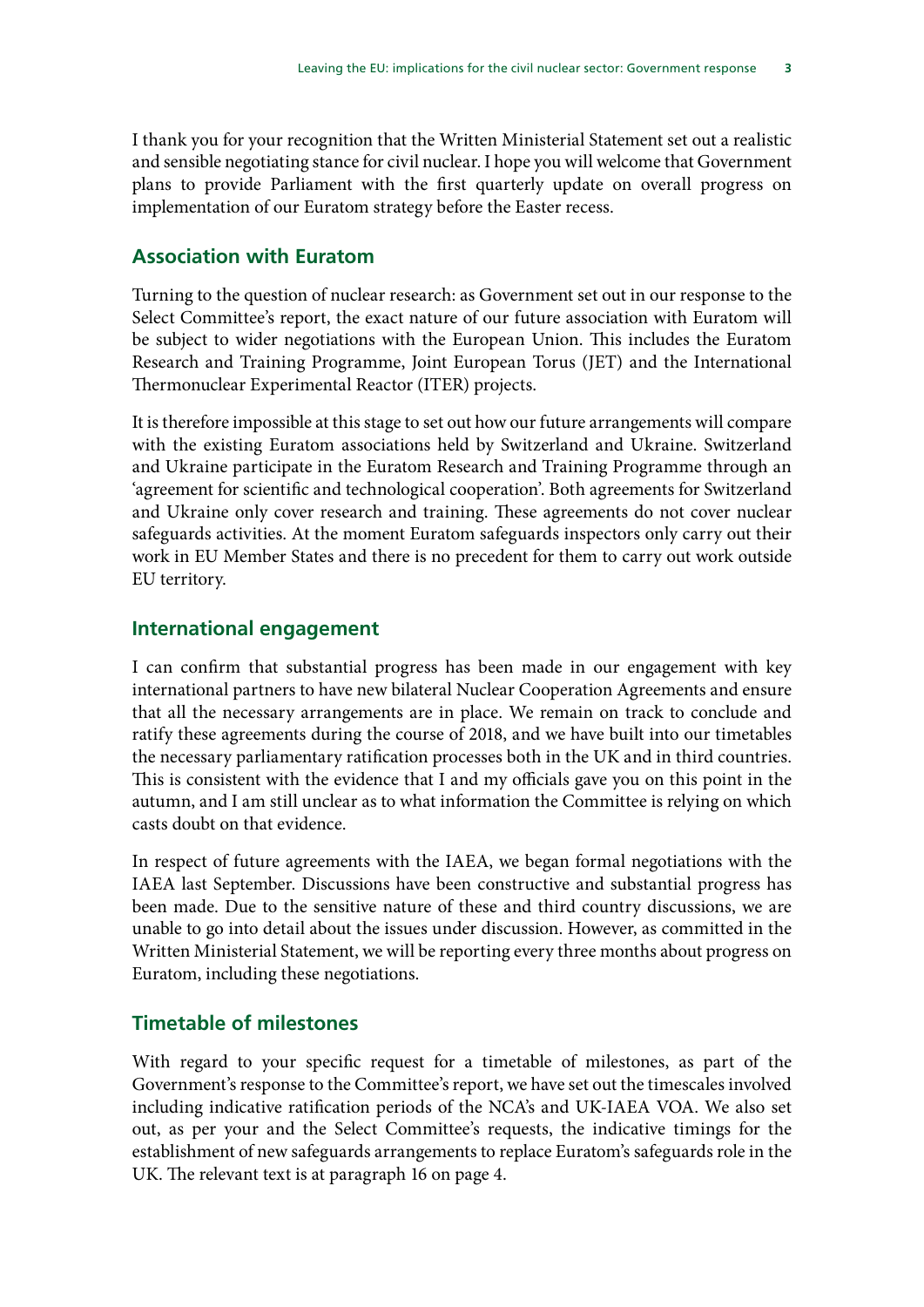Your letter also raised the issue of safeguards standards. My colleague Lord Henley is writing to all Peers on this matter and I have asked him to copy his letter to you.

Richard Harrington MP

Minister for Business and Energy

28 February 2018

# Appendix 3: Government Response

# **Introduction**

1. The Government welcomes the Committee's report into implications of the UK's withdrawal from the EU for the civil nuclear sector. The report and its recommendations are a valuable contribution to the overall programme of work that the Government is delivering in respect of its departure from the EU and Euratom, covering negotiations and domestic preparations.

2. The Government's objective in our negotiations with the European Commission is to achieve a close association with Euratom in the future. In addition, we are seeking to ensure that Euratom is part of any implementation period negotiated as part of our wider EU exit discussions. The EU's negotiating directives of 29 January set out their intention that the implementation period should cover the whole of the Union acquis, including Euratom matters. At the same time as conducting these negotiations, the Government is putting in place all the necessary measures to ensure that the UK can operate as an independent and responsible nuclear state from day one.

3. The Government is working closely with the Office for Nuclear Regulation (ONR) to ensure that it will be in a position to take on the role and responsibilities required to ensure the UK's future domestic civil nuclear safeguards regime meets international safeguards and nuclear non-proliferation standards when Euratom safeguards arrangements no longer apply in the UK.

4. UK officials have been engaging with four key international partners – the US, Canada, Japan, and Australia – and all parties agree the importance of putting in place bilateral Nuclear Cooperation Agreements (NCAs) to ensure uninterrupted cooperation and trade in the civil nuclear sector. Discussions on these NCAs are progressing well and are on track to be completed before the UK leaves the EU. Our intention is for these agreements to be presented to Parliament for ratification ahead of the UK's withdrawal from Euratom so that they can come into force to when Euratom's NCAs no longer apply to the UK.The nuclear industry remains of key strategic importance to the UK and we want to ensure that projects and investment, like Hinkley Point C, are not adversely affected by the UK's withdrawal from Euratom. The UK remains open to accessing the talent we need from Europe and the rest of the world in the nuclear industry, but this needs to be managed so that our immigration system serves the national interest.

5. The UK's withdrawal from the Euratom Treaty in no way diminishes our nuclear research and development ambitions. Maintaining and building on the country's world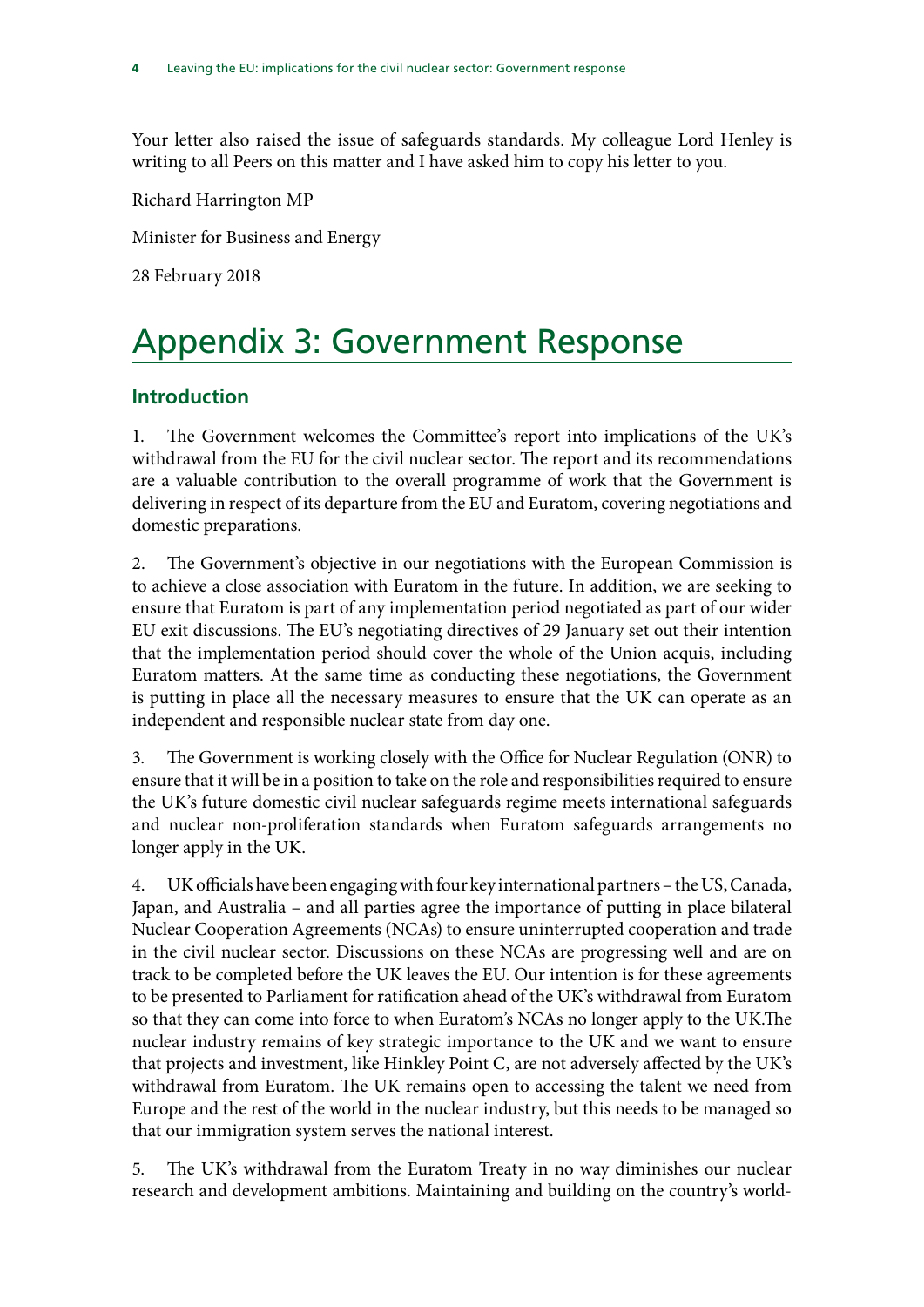leading fusion expertise and securing alternative routes into the international fusion research and development projects - the Joint European Torus ("JET") and the International Thermonuclear Experimental Reactor ("ITER") – is a key objective in respect of the UK's future relationship strategy with Euratom

# **Regulation—Nuclear Safeguards**

*We recommend that the Government provides to the House, before report stage of the European Union (Withdrawal) Bill, a detailed timeline setting out progress in establishing an alternative UK safeguards regime; and that it commits to providing further updates on a quarterly basis up to March 2019. (Paragraph 15)*

6. In the Written Ministerial Statement (WMS) on Euratom, laid in Parliament on 11 January 2018, the Government committed to providing quarterly updates on progress with the issues contained in the WMS. This will include progress on establishing the UK's domestic safeguards regime.

7. The response at paragraph 16 below sets out plans for Euratom Exit, which incorporates the milestones on the domestic safeguards regime.

**The Government should honour its commitment not to reduce existing safeguards regulation. As far as we are aware, the only viable route to achieve this aim is for Euratom to continue managing and operating safeguards in the UK, for the short term at least. This could be consistent with the terms of the Phase 1 Negotiations Report, if the UK assumes ultimate responsibility for international safeguards, but contracts out delivery to Euratom.** *We recommend that the Government should seek to achieve this aim in negotiations, and to do so as soon as possible, in order to minimise the nugatory expenditure on the establishment of alternative domestic arrangements. (Paragraph 16)*

8. The Government's Written Ministerial Statement of 11 January 2018 set out the Government's twofold strategy: through negotiations with the European Commission, to seek a close association with Euratom and to include Euratom matters in any implementation period negotiated as part of our wider EU exit discussions; and at the same time, to put in place all the necessary measures to ensure that the UK can operate as an independent and responsible nuclear state from day one of leaving the European Union and Euratom.

9. The Government has made good progress on Euratom separation issues in the last few months as part of Phase One of negotiations with the European Commission. Negotiations have covered a set of legal and technical issues related to nuclear material and waste, and safeguards obligations and equipment.

10. The next phase of discussions with the European Commission will focus on the UK's future relationship with Euratom. We believe that it is of mutual benefit for both the UK and the EU to have a close association with Euratom and to ensure a future safeguards regime that will be equivalent in effectiveness and coverage to that currently provided by Euratom, including consideration of any potential role for Euratom in helping to establish the UK's own domestic safeguards regime.

11. Whatever the outcome of the negotiations with the European Commission, it is vital that Government pursues all options for providing certainty for the civil nuclear industry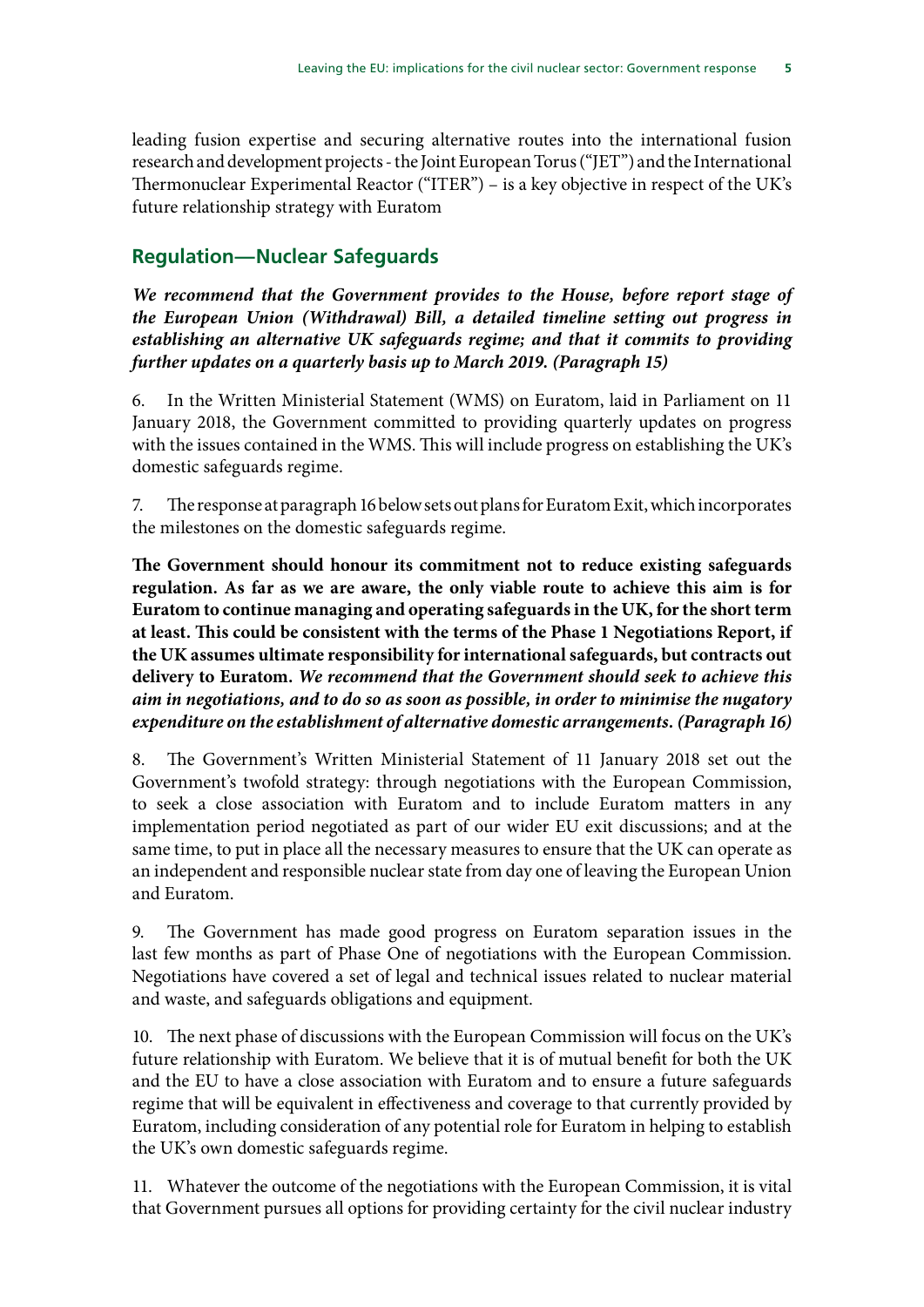that it will be able to continue its operations, including that the UK has a safeguards regime that meets international standards when Euratom safeguards arrangements no longer apply in the UK. Such elements are not dependent on the negotiations and the UK Government is well advanced in delivering this plan. This includes establishing a legislative and regulatory framework for a domestic safeguards regime – the Nuclear Safeguards Bill will, subject to the will of Parliament, provide legal powers for the Secretary of State to establish a domestic regime which the Office for Nuclear Regulation will regulate.

12. The Government is working closely with the Office for Nuclear Regulation to ensure that it will be in a position to regulate this new safeguards regime. The Government is confident that, based on current progress, the UK will be in a position to deliver a domestic regime to international standards by March 2019. Such a regime would be able to satisfy the IAEA and the UK's international trading partners, but the Government is committed to going further, supporting the ONR to achieve standards equivalent to those delivered by Euratom in effectiveness and coverage as soon as possible.

### *If the Government is unable to secure agreement for Euratom to continue delivering the UK's safeguards regime, it should as a minimum seek transitional arrangements that would extend Euratom's existing role in UK safeguards until the ONR is ready and able to take over safeguarding responsibilities, including adherence to Euratom safeguards standards. (Paragraph 17)*

13. As set out by the Prime Minister in her Florence speech, the UK Government is proposing a time-limited implementation period where we continue to have access to one another's markets on current terms and take part in existing security measures. The Government confirmed in its Written Ministerial Statement on 11 January 2018 that this implementation period would cover Euratom too. The exact nature of the period will be subject to forthcoming negotiations with the European Commission. The EU's negotiating directives of 29 January set out their intention that the implementation period should cover the whole of the Union acquis, including Euratom matters.

14. However, a central element of our strategy is that the UK must be able to operate as an independent and responsible nuclear state from day one. Establishing a domestic safeguards regime which meets international standards is therefore essential and the Government is confident that, based on current progress, the ONR will be in a position to deliver this by March 2019.

15. The key milestones for delivering the overall programme including safeguards and international agreements for end March 2019, as a contingency in the event that no Implementation Period is agreed, are set out below:

In order to establish a domestic safeguards regime, the government and the **Office for Nuclear Regulation (ONR)** are progressing a number of work streams to ensure that the UK will continue to meet its international safeguards and non-proliferation obligations, and for civil nuclear trade to continue with key partners, after we have left Euratom. **This summer** the UK will be seeking to agree a new, bilateral **Voluntary Offer Agreement (VOA)** and **Additional Protocol (AP)** with the **International Atomic Energy Agency (IAEA)** to replace the current trilateral agreement with Euratom.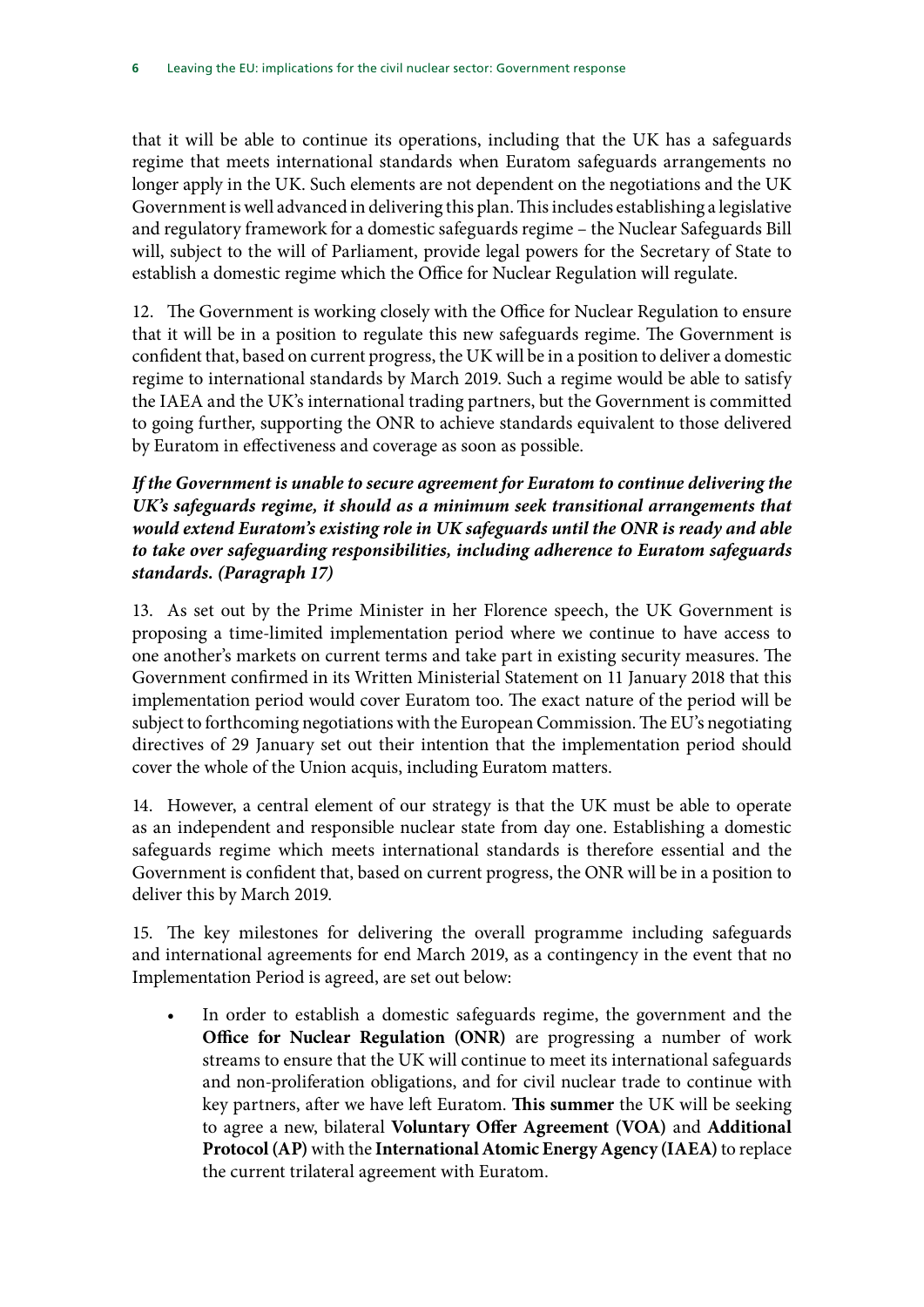- Discussions on **Nuclear Cooperation Agreements (NCAs)** with Australia, Canada, Japan and the USA are well advanced and significant progress has been made in putting in place draft text. We expect that drafting will be complete **during summer 2018**. Following this, we anticipate that ratification in all four countries will be completed by the **end of 2018**. The ratification procedures vary between countries and will finish at different times; however, we are confident that we will be in a position to exchange notes from the **beginning of 2019** and for the agreements to be able to enter into force in **March 2019**.
- The ONR has already begun preparations to deliver our domestic safeguards regime. This includes recruitment of safeguards inspectors. The first recruitment phase to build this capacity ran **during autumn 2017;** the second phase - which includes both further recruitment and training - commenced **at the end of 2017**  and will continue as required **until March 2019.** The ONR will also be procuring a Safeguards Information Management System which will collect, process and put relevant data into a reporting format that the IAEA currently receives from Euratom. We expect that the tender will be issued **this spring** and, following a building and testing phase for the **remainder of 2018**, will be operational **by March 2019.**

#### **Market access, non-tariff barriers and trade**

**The evidence we have gathered does not support the Government's confidence that nuclear cooperation agreements with the USA, Canada, Australia and Japan will be in force by March 2019. Any hiatus in their provision would present a material threat to nuclear trade. No deal in relation to nuclear cooperation agreements is not a viable option.** *The Government must therefore, at the very least, secure transitional arrangements that enable the UK to continue trading with the USA, Canada, Australia and Japan through Euratom's existing nuclear cooperation agreements until such time as new agreements between the UK and these countries can be established. (Paragraph 23)*

16. In its evidence to the Committee, the Government explained that officials have been engaging with the US, Canada, Japan, and Australia to ensure uninterrupted cooperation and trade in the civil nuclear sector through nuclear co-operation agreements. These discussions are progressing well and are on track to be completed before the UK leaves the EU. The response in paragraph 16 above gives an outline of the timescales involved including indicative ratification periods.As set out by the Prime Minister, the Government is proposing a time-limited implementation period where the UK and EU27 continue to have access to one another's markets on current terms and take part in existing security measures. The Government confirmed in its Written Ministerial Statement on 11 January 2018 that this implementation period would cover Euratom too, and that is also the position set out in the EU's negotiating directives of 29 January. The exact nature and scope of the period will be subject to forthcoming negotiations with the European Commission.

### **Research and development**

*We recommend that the Government seeks to maintain the existing benefits of EU R&D collaboration, for example through an agreement similar to those held by Switzerland and Ukraine with Euratom. (Paragraph 29)*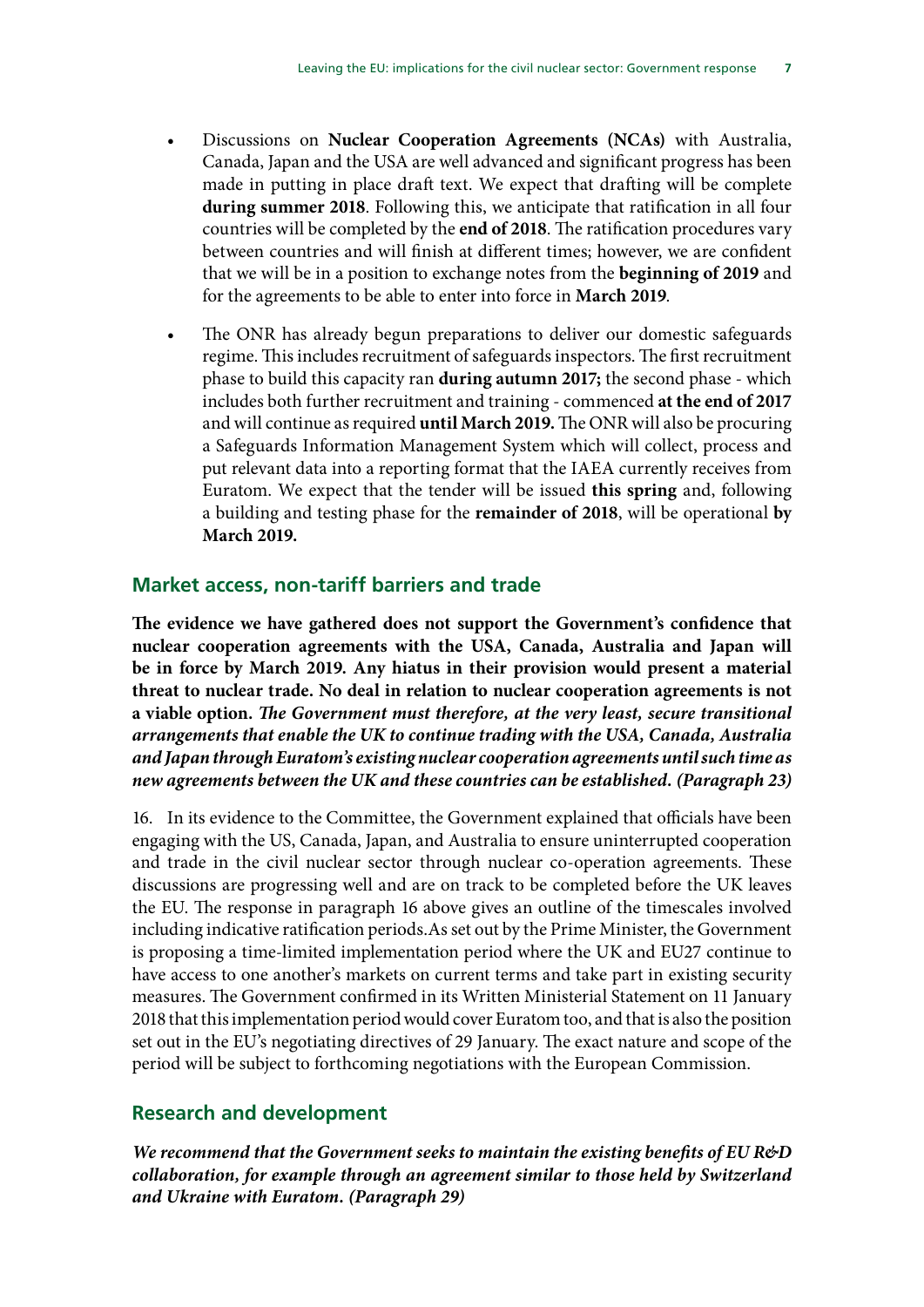17. The Government is looking forward to discussing the options for future collaboration on nuclear research and training as part of the negotiations. In its Statement of 11th January 2018 the Government set out its intention to seek a close association with the Euratom Research & Training Programme, including the ITER and JET projects.

*The Government should also seek clarity and update the House with its assessment of how the Austrian presidency may affect the chances of the timely resolution of JET's funding. If this does appear to be a material concern, the Government should fast track the funding negotiations, and put in place contingency arrangements, not dependent on a European Commission decision, to allow JET's continuation until the negotiations are resolved. (Paragraph 30)*

18. JET contract extension discussions are currently underway in Brussels. In June 2017, the Government guaranteed that it would provide its fair share of the funding for the Oxfordshire-based JET fusion reactor until 2020.

19. The EU Council will vote in March 2018 on the legal instrument that would provide funding for the Euratom Research and Training Programme extension for 2019–2020. This is currently passing though EU Parliamentary scrutiny processes. Agreement of this legal instrument will allow for the JET contract extension.

20. JET contract extension discussions are currently underway. We do not expect the Austrian Presidency to affect the timing.

# **Skills**

**In determining its negotiating objectives on freedom of movement and subsequent immigration policy, the Government must ensure that progress on strategically vital projects such as nuclear power plants is not jeopardised by restrictions in the supply of workers at all skill levels. (Paragraph 33)**

21. The Government understands the importance to businesses and communities, including those in the nuclear sector, of being able to access the workforce they need.

22. The UK remains open to accessing the talent we need from Europe and the rest of the world in the nuclear industry, managed in a way that ensures our immigration system serves the national interest.

23. The Government has commissioned the Migration Advisory Committee (MAC) to gather evidence on patterns of EU migration and the role of migration in the wider economy, ahead of our exit from the EU. The Government will carefully consider any recommendations made to it by the MAC before finalising the details of the future immigration system for EU nationals.

24. We have asked the MAC to report by September 2018 and advised that interim reports throughout the period would be helpful to our input into our developing policies.

25. We are considering a range of options for the future immigration system and will set out initial plans in the coming months. We will ensure that those businesses and communities, and Parliament have the opportunity to contribute their views before making any decisions about the future system.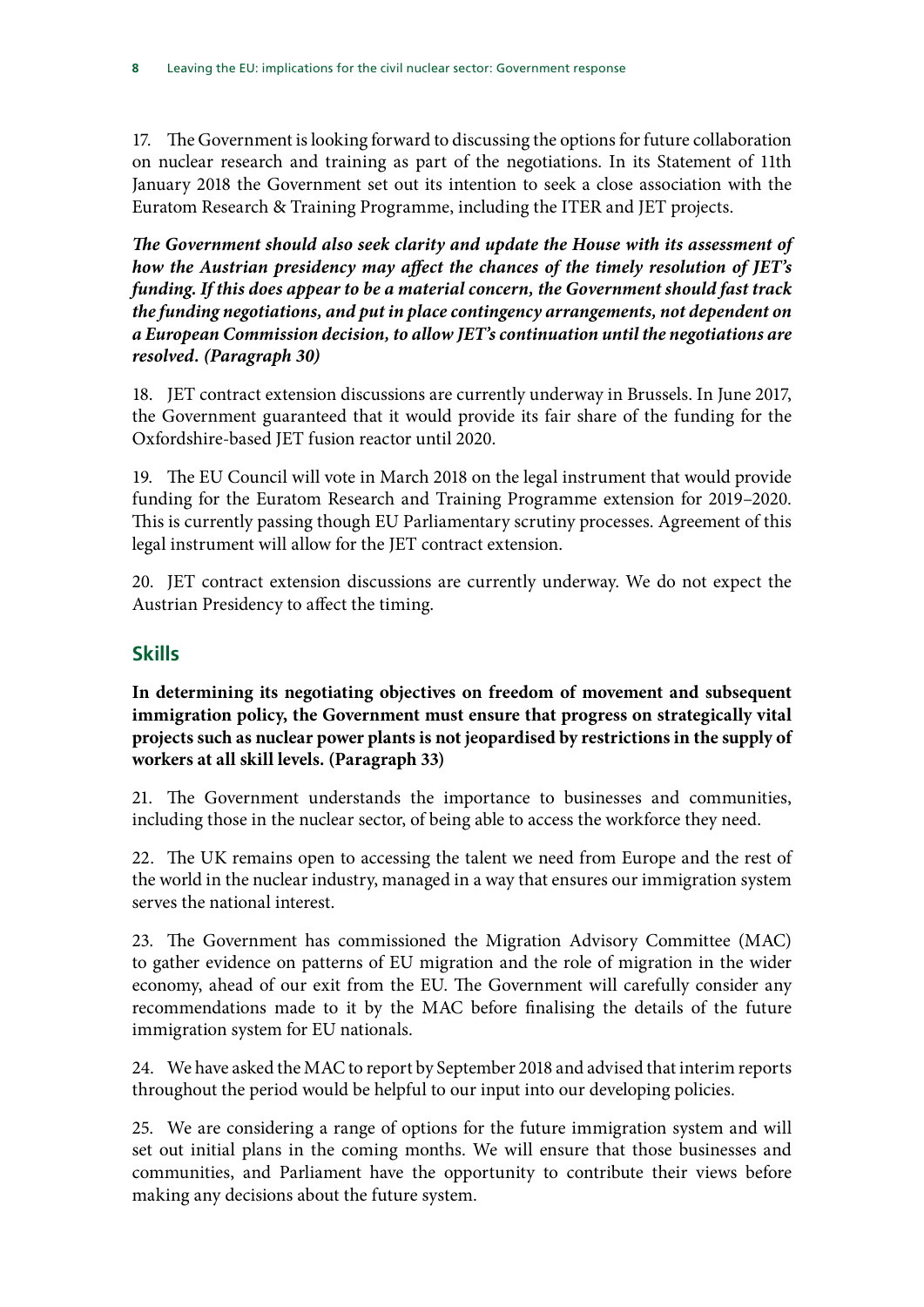26. We agree it is essential that projects and investment are not adversely affected by the UK's withdrawal from Euratom, and can continue to operate with certainty.

# **Transitional arrangements and our future relationship**

*The well-established and significant economic benefits of close association with, or membership of, Euratom should not be put at risk to escape any hypothetical and unidentified adverse impact on the civil nuclear sector arising from European Court of Justice jurisdiction (CJEU). (Paragraph 38)*

27. Euratom and the EU share a common institutional framework, making them uniquely legally joined. Therefore, when we formally notified our intention to leave the EU we also commenced the process for leaving Euratom.

28. The Government has consistently emphasised that where it is mutually beneficial for the UK and the EU to work closely together the Government will seek to do so. The Written Ministerial Statement on the future relationship with Euratom laid on 11 January 2018 underlines that position.

29. The Written Ministerial Statement sets out a strategy for the Government's objectives of a close association with Euratom Research & Training programmes, continuity of trade arrangements for nuclear goods and products, and close and effective cooperation with Euratom on nuclear safety

### *We agree with the Government that the UK should seek an association with Euratom that is as close as possible to existing arrangements, and which replicates the functions already conducted on the UK's behalf by Euratom. (Paragraph 43)*

30. In the Written Ministerial Statement of 11 January 2018, the Government set out its ambition for a close and effective association with Euratom. This is not likely to mean a continuation of the current arrangements. The European Commission has made clear that, whatever the future relationship between the UK and the EU, it will be on a different legal basis to the current relationship, as the UK will no longer be a Member State. The Government confirms that it is seeking a close association with Euratom in the future, but the nature of the relationship will be subject to negotiations with the European Union on our future relationship.

31. Our plans are designed to be robust so as to be prepared for a number of different scenarios including the outcome in which there is no future agreement. Within these pans, our top priority is continuity for the nuclear sector. The Nuclear Safeguards Bill will enable the establishment of a domestic nuclear safeguards regime which will ensure the UK meets international safeguards standards when Euratom arrangements no longer apply in the UK. We have committed that such a regime will provide coverage and effectiveness equivalent to Euratom arrangements.

*Given the Government's stated intention to achieve the "closest possible" relationship with Euratom, it is essential that the UK retains the maximum level of influence possible in Euratom policy making. As a minimum, the UK must maintain ongoing engagement with, and preferably membership of, existing advisory European bodies. (Paragraph 46)*